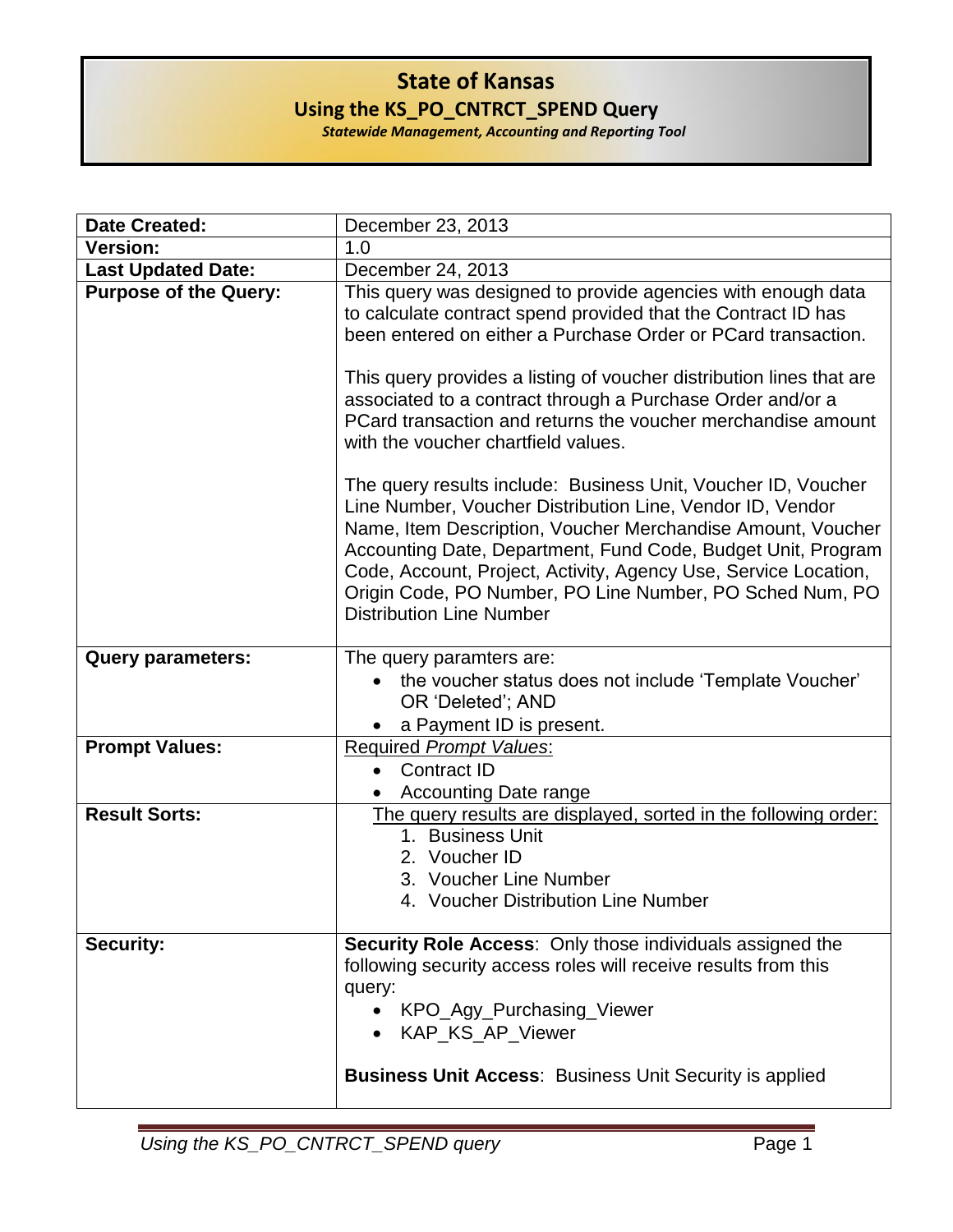| 1.                             | Navigation:                                                                                                                                                                                  |                                                                                                                                                                                                                                                                                                              |
|--------------------------------|----------------------------------------------------------------------------------------------------------------------------------------------------------------------------------------------|--------------------------------------------------------------------------------------------------------------------------------------------------------------------------------------------------------------------------------------------------------------------------------------------------------------|
|                                | From the <b>Home</b> page<br>in SMART, on the left<br>navigation menu, click<br>on 'Reporting Tools',<br>then click on 'Query',<br>then click on 'Query<br>Viewer'.                          |                                                                                                                                                                                                                                                                                                              |
| On the 'Query Viewer'<br>page: | <b>Query Viewer</b><br>Enter any information you have and click Search. Leave fields blank for a list of all values.<br>*Search I<br>$\blacktriangleright$ begins with<br>KS_PO_CNTRCT_SPEND |                                                                                                                                                                                                                                                                                                              |
|                                | *Search By field:<br>Select the option of<br>'Query Name'.                                                                                                                                   | Search                                                                                                                                                                                                                                                                                                       |
|                                | Begins with field:<br>Enter the name of the<br>query. In this case,<br>enter<br>KS_PO_CNTRCT_SP<br>END.                                                                                      |                                                                                                                                                                                                                                                                                                              |
|                                | Click the 'Search'<br>button.                                                                                                                                                                |                                                                                                                                                                                                                                                                                                              |
| 2.                             | In the Search Results<br>section on the 'Query<br>Viewer' page:                                                                                                                              | <b>Query Viewer</b><br>Enter any information you have and click Search. Leave fields blank for a list of all values.<br>*Search By: Query Name<br>begins with KS_PO_CNTRCT_SPEND                                                                                                                             |
|                                | Select the 'Excel' link.                                                                                                                                                                     | Search   Advanced Search<br><b>Search Results</b>                                                                                                                                                                                                                                                            |
|                                |                                                                                                                                                                                              | *Folder View: - All Folders --<br>Query<br>Customize   Find   View All   THE<br>Add to<br><u>Run to</u><br>Owner Folder<br><b>Description</b><br>Query Name<br><b>HTMI</b><br><b>Favorit</b><br>KS_PO_CNTRCT_SPEND<br>Public<br><b>Contract Spend</b><br><b>HTML</b><br>Excel<br>Schedule<br><b>Favorite</b> |
| 3.                             | Clicking the 'Excel'<br>link opens the specific<br>query page in a new<br>window.                                                                                                            | KS_PO_CNTRCT_SPEND - Contract Spend<br>10583<br><b>Contract ID:</b><br>From Acctg Date: 03/01/2013<br>To Acctg Date: 03/31/2013 1<br>View Results                                                                                                                                                            |
|                                | Enter the query<br>prompts:                                                                                                                                                                  |                                                                                                                                                                                                                                                                                                              |
|                                | <b>Contract ID: Enter</b><br>the Contract ID<br><b>From Accounting</b><br>Date: Enter the                                                                                                    |                                                                                                                                                                                                                                                                                                              |

*Using the KS\_PO\_CNTRCT\_SPEND query* Page 2